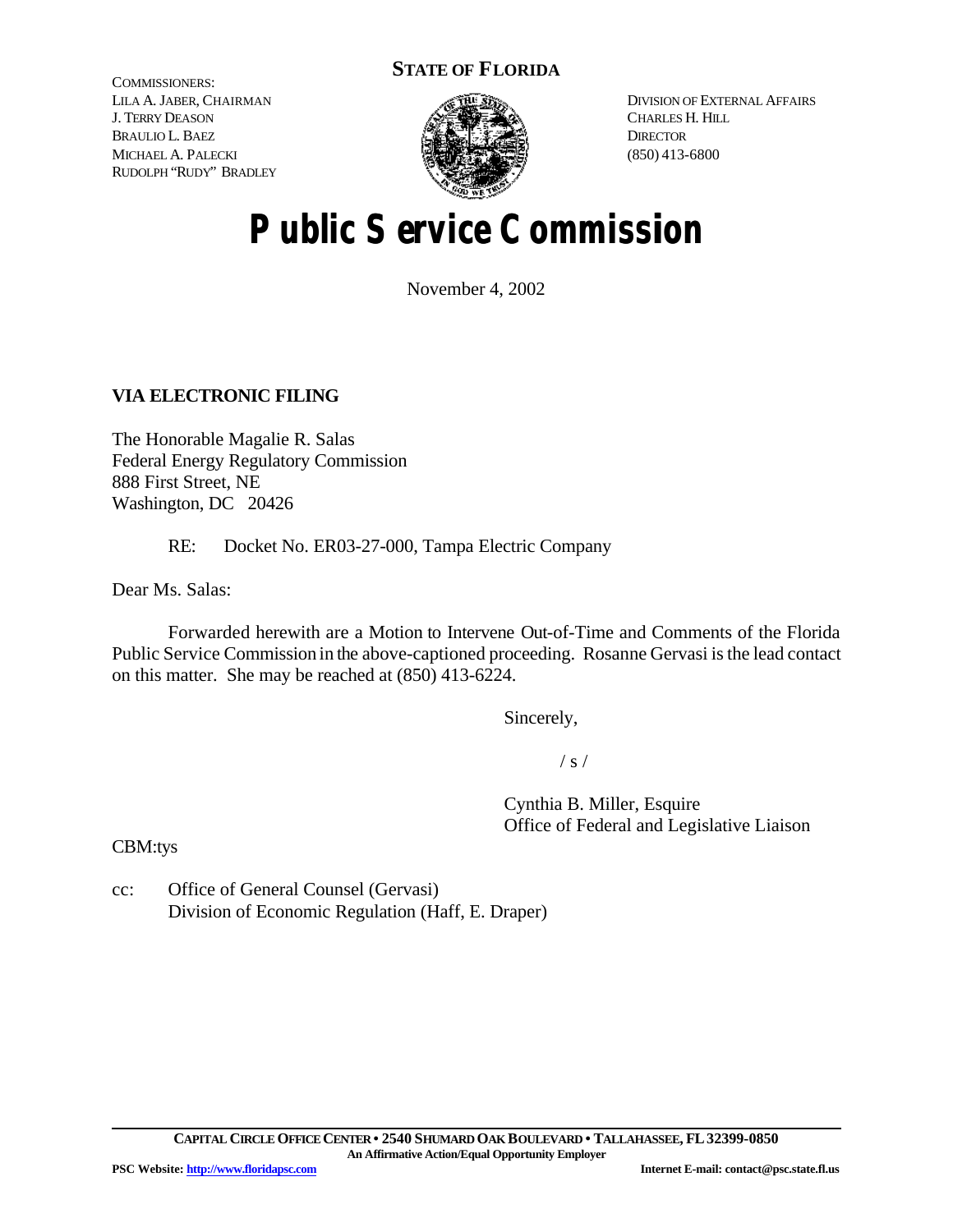### **UNITED STATES OF AMERICA BEFORE THE FEDERAL ENERGY REGULATORY COMMISSION**

Tampa Electric Company (and Company ) Docket No. ER03-27-000

#### **FLORIDA PUBLIC SERVICE COMMISSION'S MOTION TO INTERVENE OUT-OF-TIME**

The matter in this proceeding relates to a transaction-specific service agreement between TampaElectricCompany (Tampa Electric) and Cargill Fertilizer, Inc. (Cargill), whichcallsfor nonfirmpoint-to-point transmission service to Cargill under Tampa Electric's open access transmission tariff. The Florida Public Service Commission (FPSC) is a state public utility commission whose interests are not adequately represented by any other party in the proceeding. Pursuant to Chapters 350, 366, and 403, Florida Statutes, the FPSC has the authority to regulate electric utilities within the State of Florida and to exercise the police power of the state for the protection of the public welfare. Section 366.015, Florida Statutes, encourages participation by the FPSC in Federal agencies' proceedings that affect those utilities over which the FPSC has primary regulatory jurisdiction. Tampa Electric is a utility regulated by the FPSC.

This intervention is filed out-of-time because the publicly noticed meeting for the FPSC to decide the matter, Internal Affairs Conference, was held on November 4, 2002, five days after the end of the comment period established in this docket. This intervention will not prejudice any other party to this docket. No disruption of this proceeding will result by permitting the intervention outof-time, nor will any prejudice or burden be placed on any party by permitting the intervention outof-time.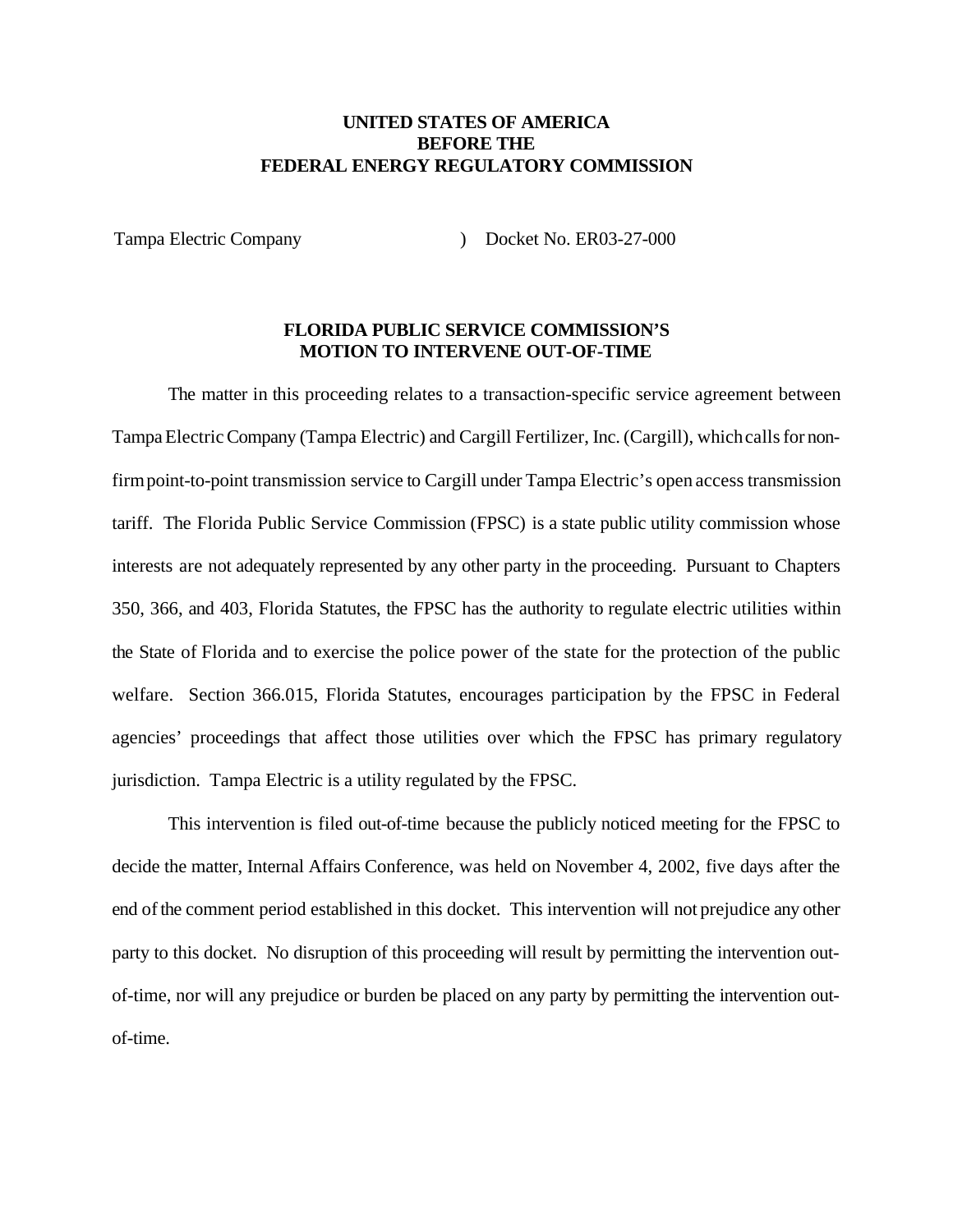Florida Public Service Commission Docket No. ER03-27-000 Page 2

WHEREFORE, the FPSC initially asserts that it has direct, material, and substantial interest in this proceeding that cannot be adequately represented by any other party. Accordingly, the FPSC respectfully has filed this motion to intervene.

Respectfully submitted,

/ s /

Cynthia B. Miller, Esquire Office of Federal and Legislative Liaison

/ s /

Harold McLean General Counsel

FLORIDA PUBLIC SERVICE COMMISSION 2540 Shumard Oak Boulevard Tallahassee, Florida 32399-0850

DATED: November 4, 2002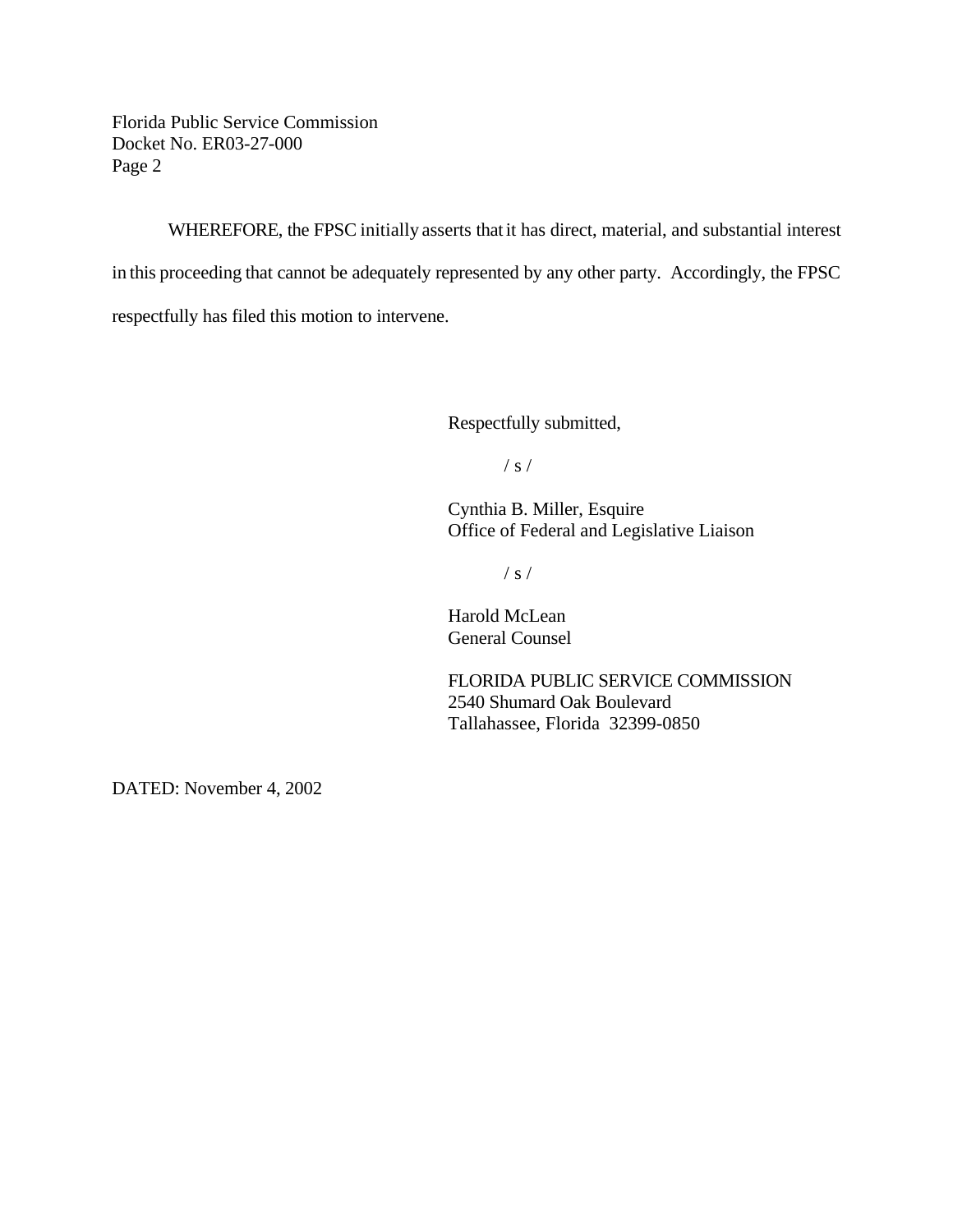#### **UNITED STATES OF AMERICA BEFORE THE FEDERAL ENERGY REGULATORY COMMISSION**

Tampa Electric Company (and Company ) Docket No. ER03-27-000

## **COMMENTS OF THE FLORIDA PUBLIC SERVICE COMMISSION**

The Florida Public Service Commission (FPSC) files these limited comments in support of the transaction-specific service agreement filed by Tampa Electric Company (Tampa Electric) for non-firm point-to-point transmission service to Cargill Fertilizer, Inc. (Cargill) under Tampa Electric's open access transmission tariff (OATT). Tampa Electric is an electric utility that serves approximately 582,358 retail customers in Hillsborough County and in parts of other counties surrounding Hillsborough County, Florida. Tampa Electric is subject to the regulatory authority of the FPSC under Chapter 366, Florida Statutes.

TampaElectric's service agreement is intended to facilitate self-service wheeling of Cargillgenerated power to Cargill's own retail load, pursuant to an FPSC directive under Florida law. Section 366.051 of the Florida Statutes, which pertains to regulation of cogenerators and small power producers, provides as follows with reference to self-service wheeling:

Public utilities shall provide transmission or distribution service to enable a retail customer to transmit electrical power generated by the customer at one location to the customer's facilities at another location, if the Commission finds that the provision of this service, and the charges, terms, and other conditions associated with the provision of this service, are not likely to result in higher cost electric service to the utility's general body of retail and wholesale customers or adversely affect the adequacy or reliability of electric service to all customers.

The FPSC administers this statute under the substantially similar language of Section 25-17.0883, Florida Administrative Code.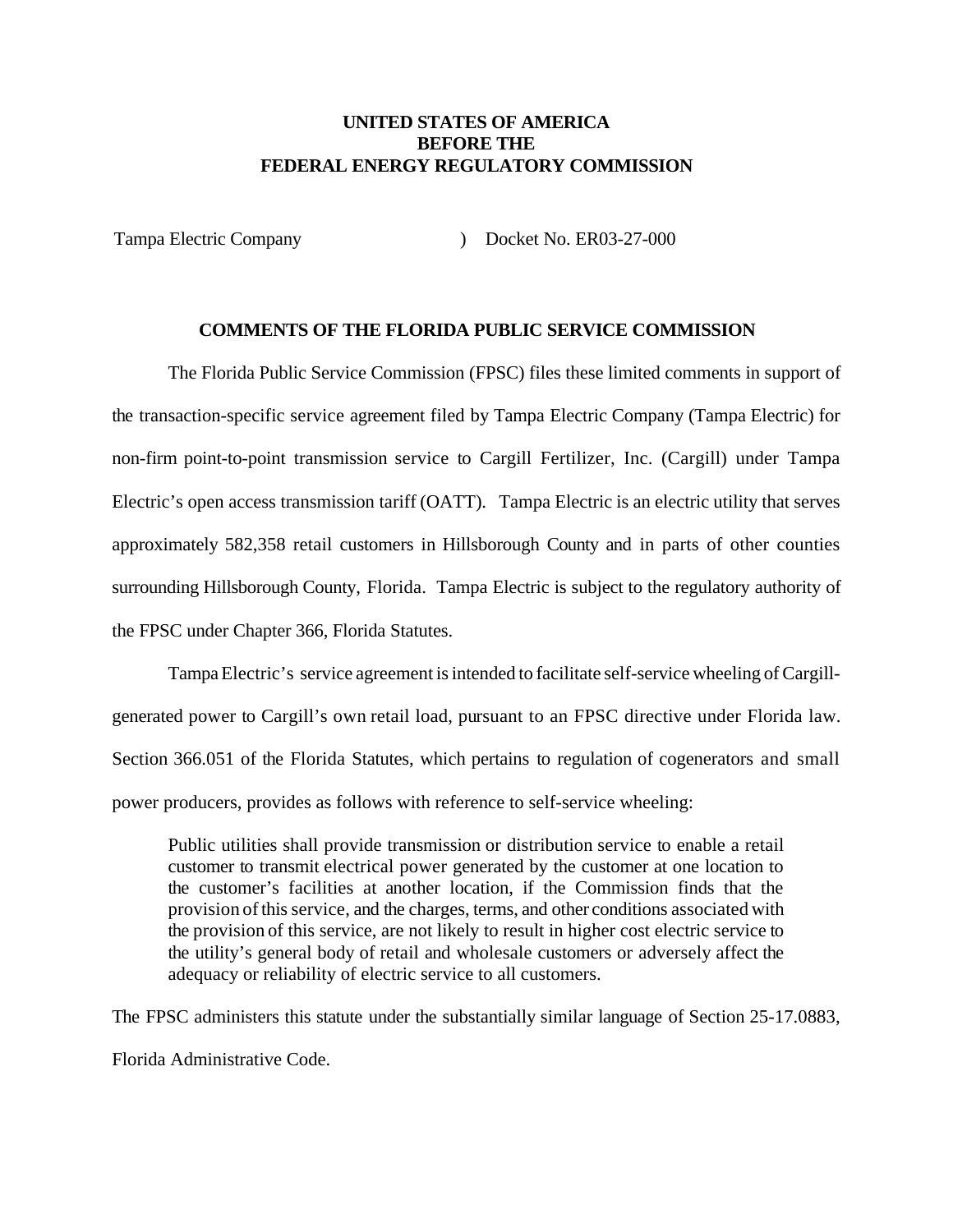Florida Public Service Commission Docket No. ER03-27-000 Page 2

Cargill operates two fertilizer production plants and one phosphate mine that are interconnected to Tampa Electric's transmission system, and that receive interruptible retail service fromTampa Electric. Each of the fertilizer production plants has associated cogeneration facilities on-site. In August, 2000, Cargill petitioned the FPSC for an experimental program of self-service wheeling on the Tampa Electric system whereby Cargill could use excess energy produced at one location to serve its load at another location. By order issued September 6, 2000,<sup>1</sup> in FPSC Docket No. 001048-EQ, the FPSC granted Cargill's petition on an experimental basis for a period of two years or until Tampa Electric's next full (retail) rate case, whichever came first. The FPSC noted in its order that Tampa Electric had no objection to providing the self-service wheeling on an experimental basis under its OATT. Tampa Electric provided the service under the OATT pursuant to a standard umbrella service agreement for non-firm point-to-point transmission service.

The experimental program of self-service wheeling for Cargill expired in September, 2002. By Order No. PSC-02-1451-PCO-EQ, issued October 21, 2002, in FPSC Docket No. 020898-EQ, the FPSC has ordered the self-service wheeling to continue on an interim basis, pending a final decision after hearing on the merits of the service under the statutory standards.

Tampa Electric has represented that the standard umbrella service agreement under its OATT was not a completely satisfactory vehicle for providing self-service wheeling, and that any continuation of the program should occur under a transaction-specific service agreement that better reflects the circumstances of the service. More specifically, Tampa Electric has represented that the

<sup>&</sup>lt;sup>1</sup>Order No. PSC-00-1596-TRF-EQ, In re: Petition by Cargill Fertilizer, Inc. to engage in a pilot project for self service wheeling to, from, and between points within Tampa Electric Company's service area.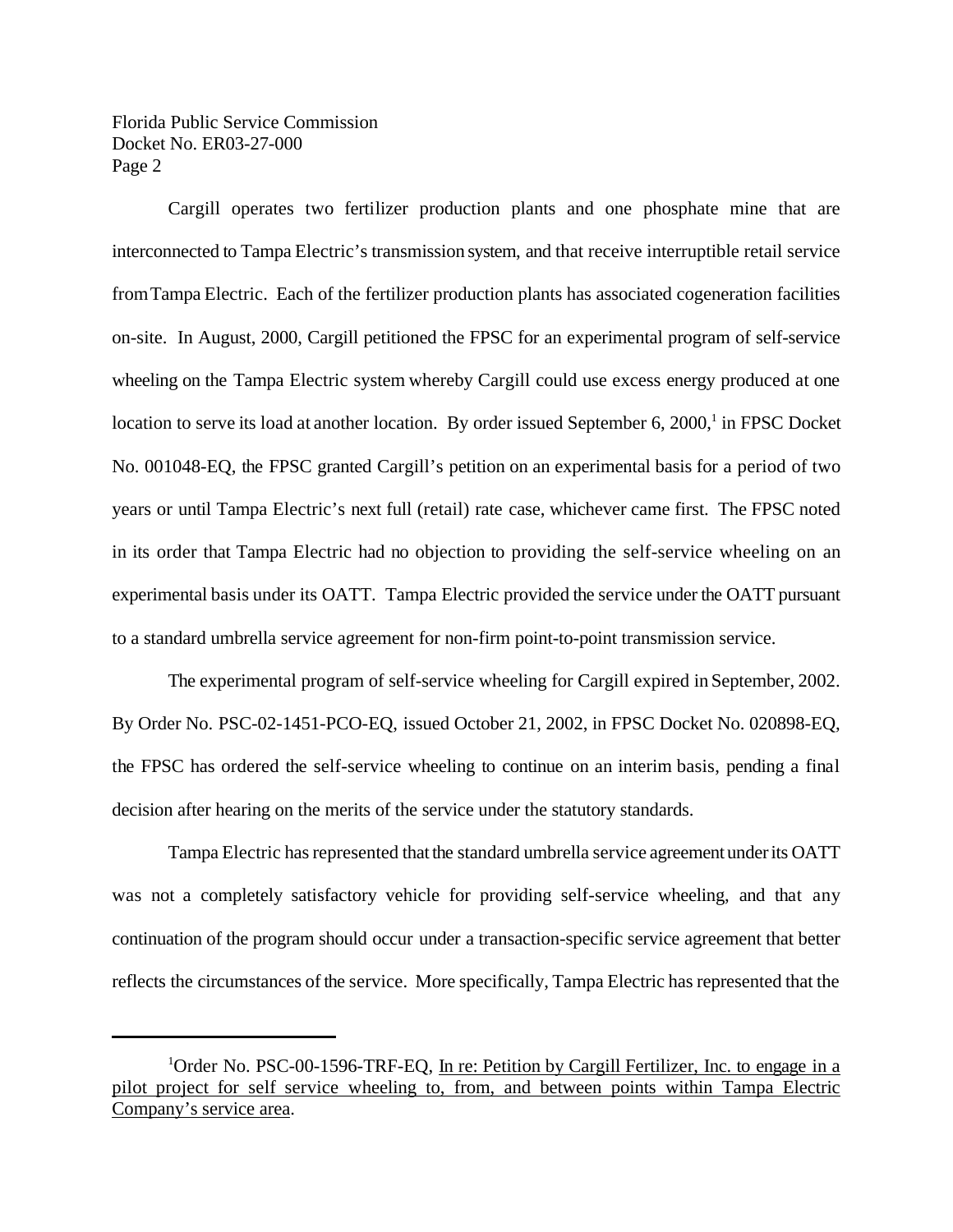Florida Public Service Commission Docket No. ER03-27-000 Page 3

tendered transaction-specific service agreement reflects the fact that certain ofthe ancillary services under the OATT are subsumed within the bundled retail services that Cargill will continue to take from Tampa Electric at the load sites, and that certain departures from strict application of Generation to Schedule Imbalance (GSI) Service under OATT Schedule 4A are necessary to fit the circumstances of retail self-service wheeling and the provisions of the applicable retail rate schedules.

According to Tampa Electric, if the Commission approves Tampa Electric's filing, Tampa Electric will not be out of compliance with its OATT as a result ofthe FPSC's decision to allow the self-service wheeling program to continue on an interim basis, pending a hearing on the matter, or as a result of a potential ruling by the FPSC, after a hearing on the matter, to make the program permanent under State law. For this reason, the FPSC generally supports Tampa Electric's filing.

Respectfully submitted,

 $/ s /$ 

Cynthia B. Miller, Esquire Office of Federal and Legislative Liaison

FLORIDA PUBLIC SERVICE COMMISSION 2540 Shumard Oak Boulevard Tallahassee, Florida 32399-0850 (850) 413-6082

DATED: November 4, 2002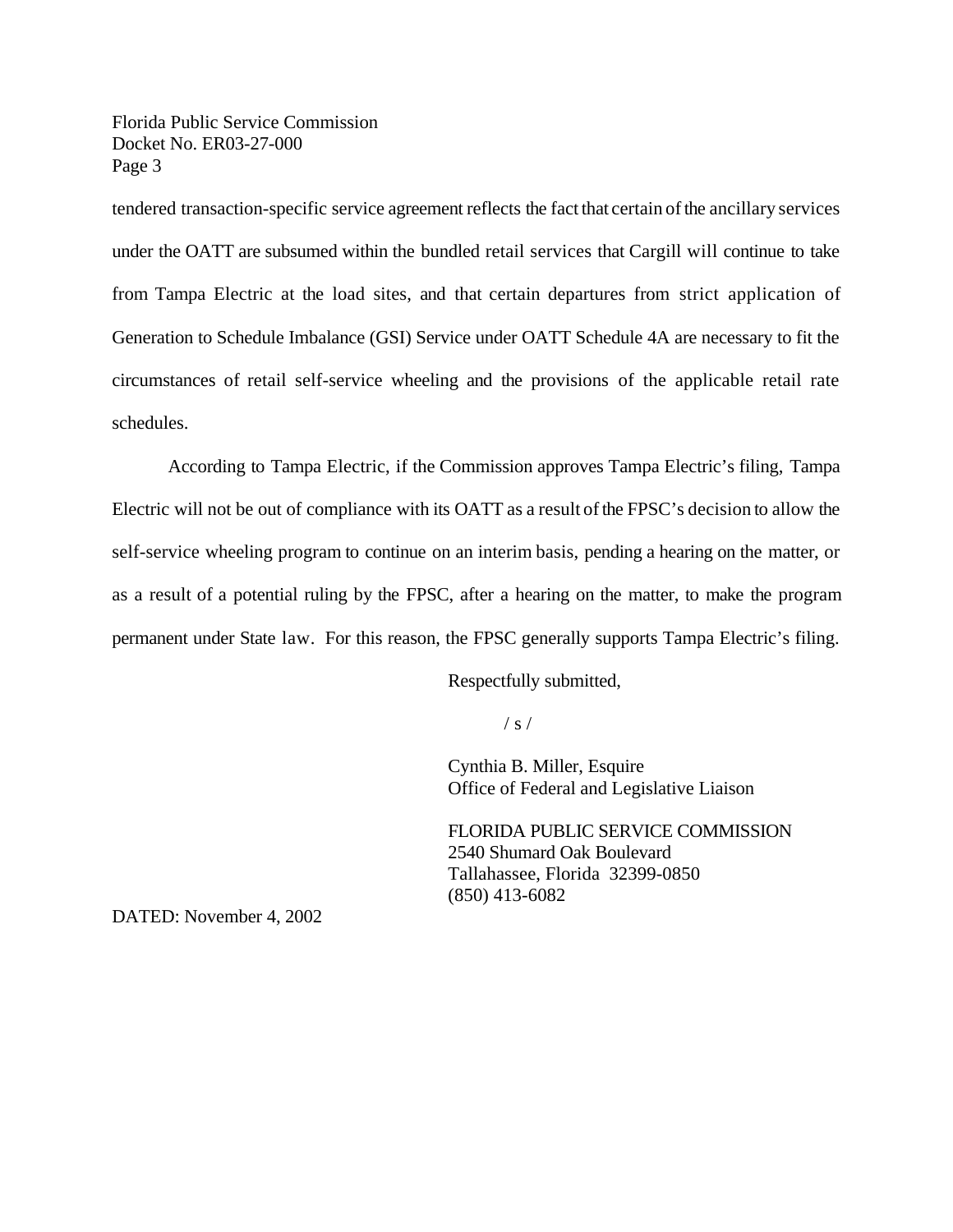## **UNITED STATES OF AMERICA BEFORE THE FEDERAL ENERGY REGULATORY COMMISSION**

Tampa Electric Company (and Company ) Docket No. ER03-27-000

#### **CERTIFICATE OF SERVICE**

I HEREBY CERTIFY that the foregoing Notice of Intervention and Comments of the Florida

Public Service Commission will be sent today by U.S. Mail to persons on the attached Service List.

 $/ s /$ 

Cynthia B. Miller, Esquire Office of Federal and Legislative Liaison

FLORIDAPUBLICSERVICE COMMISSION 2540 Shumard Oak Boulevard Tallahassee, Florida 32399-0850 (850) 413-6082

DATED: November 4, 2002